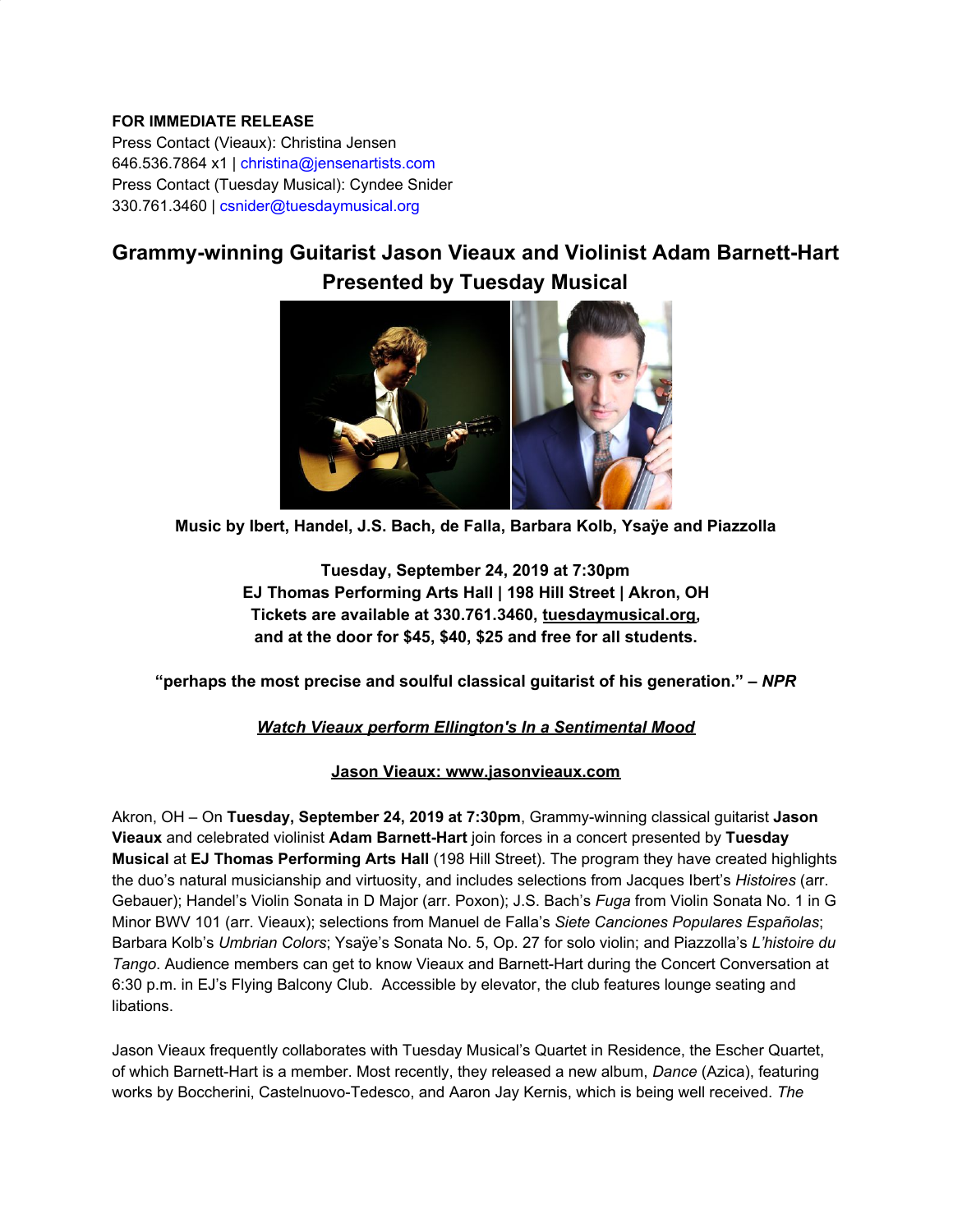*Classical Review* writes that the album, "impresses from the outset with its bounding energy. The musical bond between guitarist and quartet is immediate and tight, playing as one … Brimming with vivacious and contagious dynamism, its relentless energy never becomes tiresome, but quite the opposite — completely immersive."

Grammy-winner **Jason Vieaux**, "among the elite of today's classical guitarists" (*Gramophone*), is the guitarist that goes beyond the classical. Among his extensive discography is the 2015 Grammy Award winning album for Best Classical Instrumental Solo, *Play*.

Vieaux has soloed with more than 100 orchestras and has fostered premieres by Jonathan Leshnoff, Avner Dorman, Jeff Beal, Dan Visconti, David Ludwig, Vivian Fung, Mark Mancina, and José Luis Merlin. Performance highlights include the Caramoor Festival as Artist-in-Residence, Chamber Music Society of Lincoln Center, Philadelphia Chamber Music Society, Buenos Aires' Teatro Colon, Amsterdam's Concertgebouw, New York's 92Y, San Francisco's Herbst Theatre, Domaine Forget International Festival, and Ravinia Festival. Frequent chamber music collaborators include Escher Quartet, harpist Yolanda Kondonassis, accordion/bandoneon virtuoso Julien Labro, and violinist Anne Akiko Meyers. Vieaux's latest CD release, *Dance* (Azica) with the Escher Quartet, includes works by Boccherini, Castelnuovo-Tedesco, and Aaron Jay Kernis. Later this season, he will release a new solo Bach album on Azica. Additional recordings include Jonathan Leshnoff's Guitar Concerto with the Nashville Symphony Orchestra (Naxos); Jeff Beal's "Six Sixteen" Guitar Concerto (BIS); *Infusion* (Azica) with Labro; Ginastera's Guitar Sonata, on *Ginastera: One Hundred* (Oberlin Music); and *Together* (Azica) with Kondonassis.

In 2012, the Jason Vieaux School of Classical Guitar was launched with ArtistWorks Inc., an interface that provides one-on-one online study with Vieaux for guitar students around the world. Vieaux has taught at the Cleveland Institute of Music since 1997, heading the guitar department since 2001. In 2011, he co-founded the guitar department at the Curtis Institute of Music. He has received a Naumburg Foundation top prize, a Cleveland Institute of Music Distinguished Alumni Award, GFA International Guitar Competition First Prize, and a Salon di Virtuosi Career Grant. Vieaux was the first classical musician to be featured on NPR's "Tiny Desk" series. Jason Vieaux plays a 2013 Gernot Wagner guitar with Augustine strings.

American violinist **Adam Barnett-Hart** has attracted worldwide attention for his sensitive musicianship and inspired artistic decisions. As the founding first violinist of the Escher String Quartet, he has performed in many of the most prestigious venues and festivals around the world including Alice Tully Hall and the 92nd Street Y in New York, the Kennedy Center, the Ravinia and Caramoor Festivals, the Wigmore Hall, the Louvre, and the Concertgebouw. The quartet serves as Season Artists of The Chamber Music Society of Lincoln Center, where they have presented the complete Zemlinsky Quartets Cycle as well as being one of five quartets chosen to collaborate in a complete presentation of Beethoven's string quartets. They were recently awarded an Avery Fisher Career Grant and served as BBC New Generation Artists from 2010-12.

In 2016, the quartet released the third and final volume of the complete Mendelssohn Quartets on the BIS label. The set has been received with the highest critical acclaim; Volume II was listed in the Top 10 CDs of 2016 by the *Guardian* and hailed for its "sheer finesse" by *Gramophone*, while Volume III was nominated for a BBC Music Magazine Award. The quartet has also recorded the complete Zemlinsky String Quartets in two volumes, released on the Naxos label in 2013 and 2014 respectively, to accolades